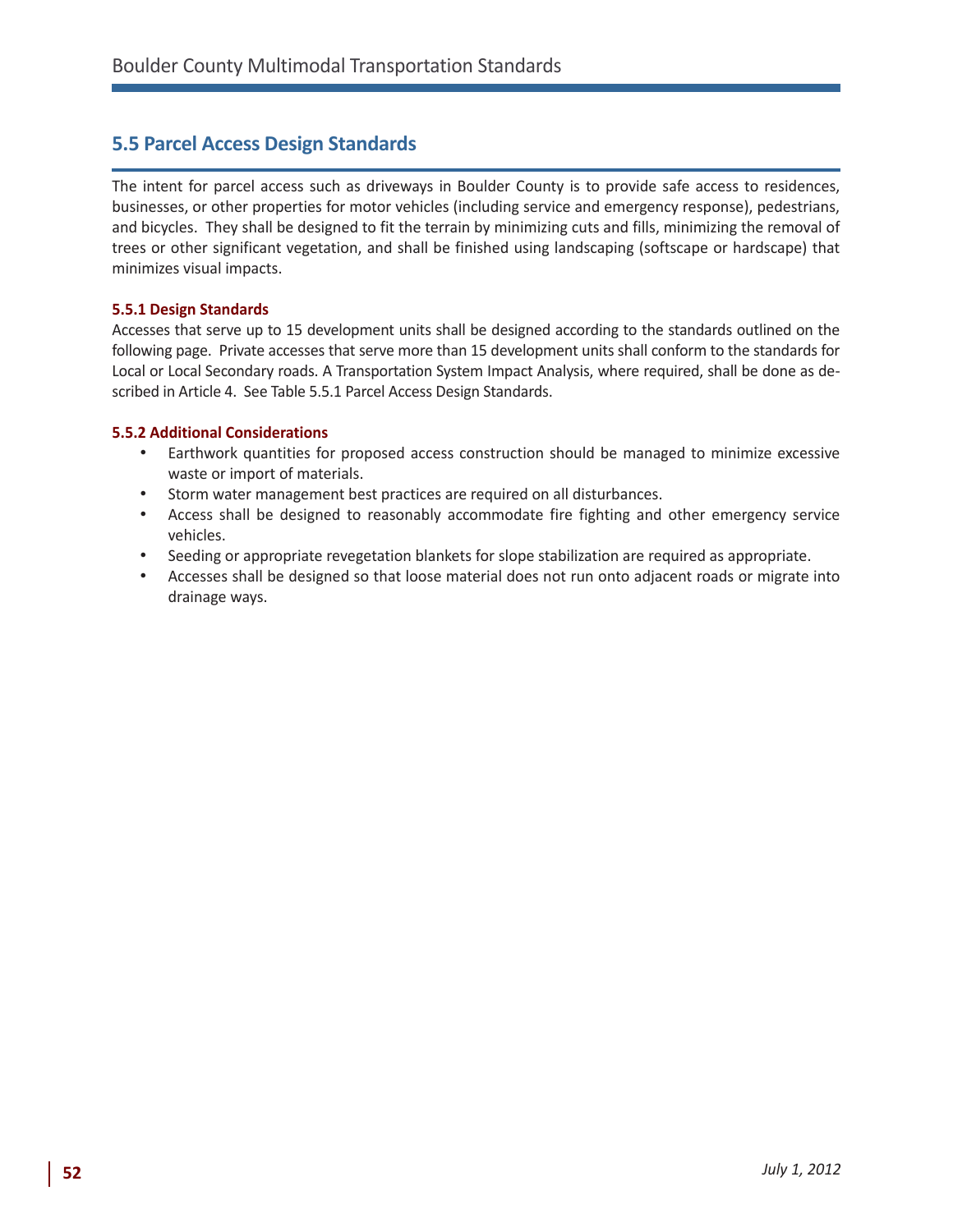|                                                                                   | <b>One-Lane Access</b>                                                                                                                           |                                              | <b>Two-Lane Access</b>                                                                                                                           |                                 |
|-----------------------------------------------------------------------------------|--------------------------------------------------------------------------------------------------------------------------------------------------|----------------------------------------------|--------------------------------------------------------------------------------------------------------------------------------------------------|---------------------------------|
|                                                                                   | <b>Plains</b>                                                                                                                                    | <b>Mountains</b>                             | <b>Plains</b>                                                                                                                                    | <b>Mountains</b>                |
| # of units                                                                        | $1 - 5$                                                                                                                                          |                                              | $6 - 15$                                                                                                                                         |                                 |
| Travelway Width<br>(8' turnouts<br>8'x 55' incl. tapers -<br>required every 400') | 10'                                                                                                                                              | 12'                                          | 18'                                                                                                                                              | 18'                             |
| Surface Course                                                                    | Per geotechnical report <sup>1</sup>                                                                                                             |                                              | Per geotechnical report                                                                                                                          |                                 |
| ROW/Easement<br>Width (min.)                                                      | 20'<br>28' w/turnouts                                                                                                                            |                                              | 30'                                                                                                                                              |                                 |
| <b>Centerline Radius</b><br>(min.)                                                | 40'                                                                                                                                              |                                              | 40'                                                                                                                                              |                                 |
| Max. Grade (%)                                                                    | 12                                                                                                                                               | 12 or up to 14 for<br>200' max. <sup>2</sup> | 12                                                                                                                                               | 12 or up to 14 for<br>200' max. |
| Max. Grade through<br>curve                                                       | 6% 3                                                                                                                                             |                                              | 6%                                                                                                                                               |                                 |
| Clearance Vertical/<br>Horizontal                                                 | $13'-6''/14'$                                                                                                                                    | $13'-6''/16'$                                | $13'-6''/22'$                                                                                                                                    |                                 |
| Roadside Ditches                                                                  | Designed and constructed to Standard<br>Drawings. See BCSDCM and USDCM for<br>permanent erosion control practices.                               |                                              | Designed and constructed to Standard<br>Drawings. See BCSDCM and USDCM for<br>permanent erosion control practices.                               |                                 |
| Slope Stability                                                                   | Per geothechnical recommendations<br>to design stability and facilitate<br>revegetation <sup>4</sup>                                             |                                              | Per geothechnical recommendations<br>to design stability and facilitate<br>revegetation <sup>4</sup>                                             |                                 |
| Signs and Traffic<br><b>Control Devices</b>                                       | Required signs and traffic control<br>devices must conform with the MUTCD,<br>latest edition                                                     |                                              | Required signs and traffic control<br>devices must conform with the MUTCD,<br>latest edition                                                     |                                 |
| Culverts                                                                          | Min. 18" or equiv. capacity RCP or CMP<br>in public ROW per Standard Drawing<br>Cross-culverts outside of ROW sized to<br>maintain historic flow |                                              | Min. 18" or equiv. capacity RCP or CMP<br>in public ROW per Standard Drawing<br>Cross-culverts outside of ROW sized to<br>maintain historic flow |                                 |
| <b>Sight Distances</b>                                                            | per AASHTO recommendations                                                                                                                       |                                              | per AASHTO recommendations                                                                                                                       |                                 |
| Approach to Highway                                                               | 90° to centerline of highway with max.<br>30° variation                                                                                          |                                              | 90° to centerline of highway with max.<br>30° variation                                                                                          |                                 |
| <b>Standard Drawings</b>                                                          | 11, 12, 13, 14, 15, 16, 17, 18, 19                                                                                                               |                                              | 11, 12, 13, 14, 15, 16, 17, 18, 19                                                                                                               |                                 |
| <b>Overall Design</b><br>Principles                                               | See Section 5.1                                                                                                                                  |                                              | See Section 5.1                                                                                                                                  |                                 |

### **Table 5.5.1 Parcel Access Design Standards**

<sup>1</sup> Accesses serving one dwelling unit shall use 4" ABC (Class 6) or other suitable material as approved by the Transportation Department.

<sup>2</sup> Accesses serving one dwelling unit may use 16% for 200' max.

- <sup>3</sup> Accesses serving one dwelling unit may use up to 8% w/ 2' additional width.
- <sup>4</sup> Accesses serving one dwelling unit may use 1  $\frac{1}{2}$  : 1 max. cut and fill slopes or per geothechnical recommendations to design stability and facilitate revegetation.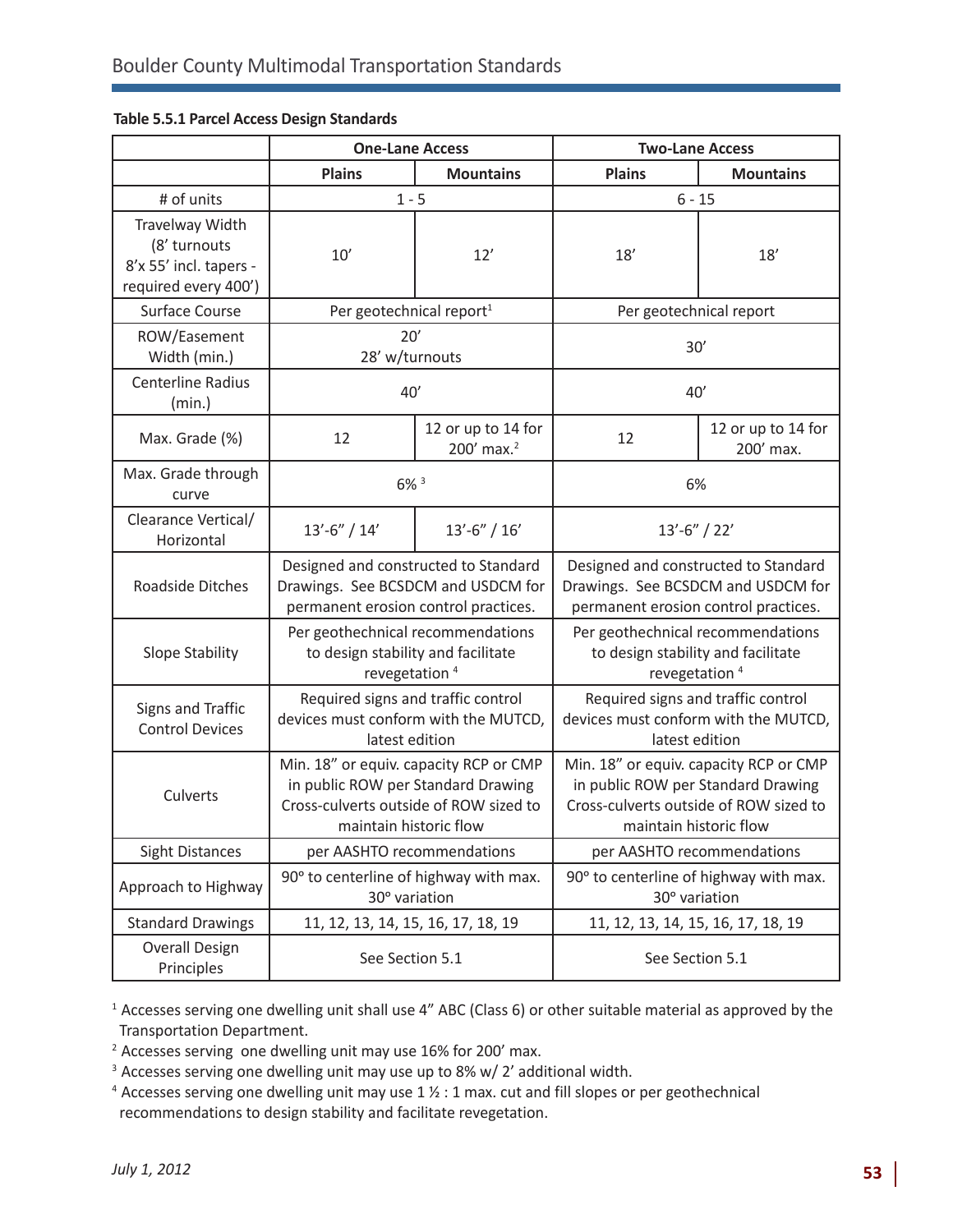# **5.0 Introduction - Application of Design Standards**

The planning, design, and construction of all Multimodal Transportation facilities shall follow the Overall Design Principles while meeting the design standards contained in this article. The design of private development shall incorporate these principles and standards.

## **5.1 Overall Design Principles - General**

The design principles described below and the design standards following are intended to ensure a consistent baseline level of safety, functionality, and environmental sensitivity throughout all transportation facilities in Boulder County.

### **5.1.1 Safety**

Transportation facilities shall be designed and constructed in a manner that ensures adequate safety for multiple user types. Adequate emergency vehicle access shall be ensured through consultation with the appropriate Fire Protection District.

#### **5.1.2 Multimodal Mobility**

Transportation facilities shall be designed and constructed so as to maximize the mobility of people, goods, and services by multiple transportation modes, including motorized vehicles, bicycles, pedestrians, and transit.

#### **5.1.3 Natural Environment and Surrounding Community**

Transportation facilities shall be designed and constructed to minimize impacts to the natural environment and surrounding community. These include impacts to trees and vegetation; air, noise, and water pollution; green house gas emissions (GHG), visual and aesthetic impacts; plant and animal species impacts; riparian area and wetlands impacts; wildlife corridor and habitat fragmentation; impacts to community character; and impacts to historic and cultural resources.

#### **5.1.4 Maintenance**

Transportation facilities shall be designed to allow for maintenance operations by Boulder County or other entities responsible for maintenance activities.

### **5.1.5 Sustainability**

Transportation facilities shall be designed and constructed to minimize the quantity of materials needed, utilize recycled materials, use local materials, reduce water use, and minimize energy consumption (initial and ongoing).

#### **5.1.6 Cost**

Public transportation facilities shall be designed to be cost-efficient and cost-effective for construction and maintenance.

#### **5.1.7 Other Considerations and Public Agencies**

Transportation facilities shall meet all applicable local, state, regional, and federal design requirements. Whenever a provision of these Standards and a provision of any other law, ordinance, resolution, rule, or regulation of any kind, including another provision of these Standards, contain any restrictions covering the same subject matter, the more restrictive shall govern.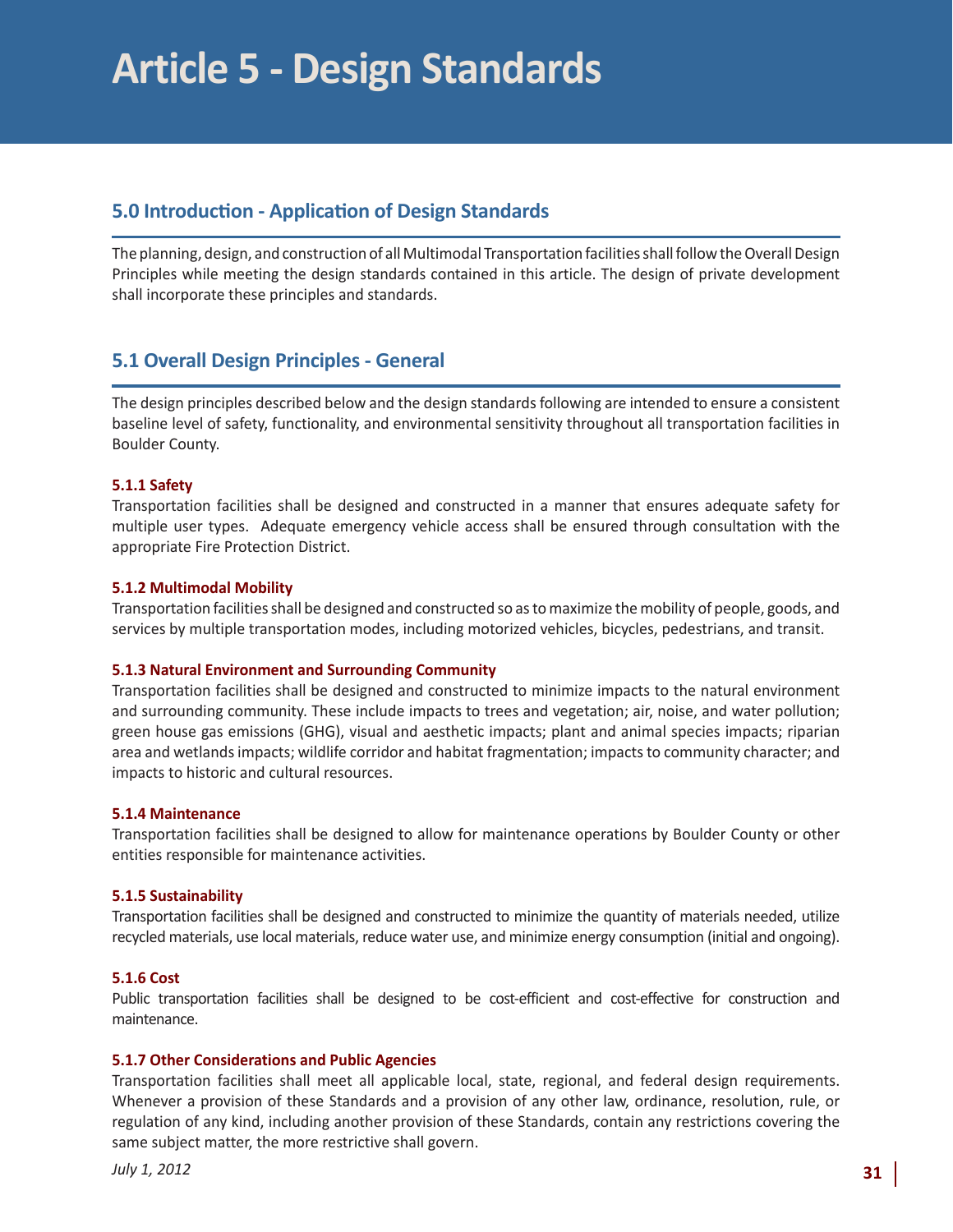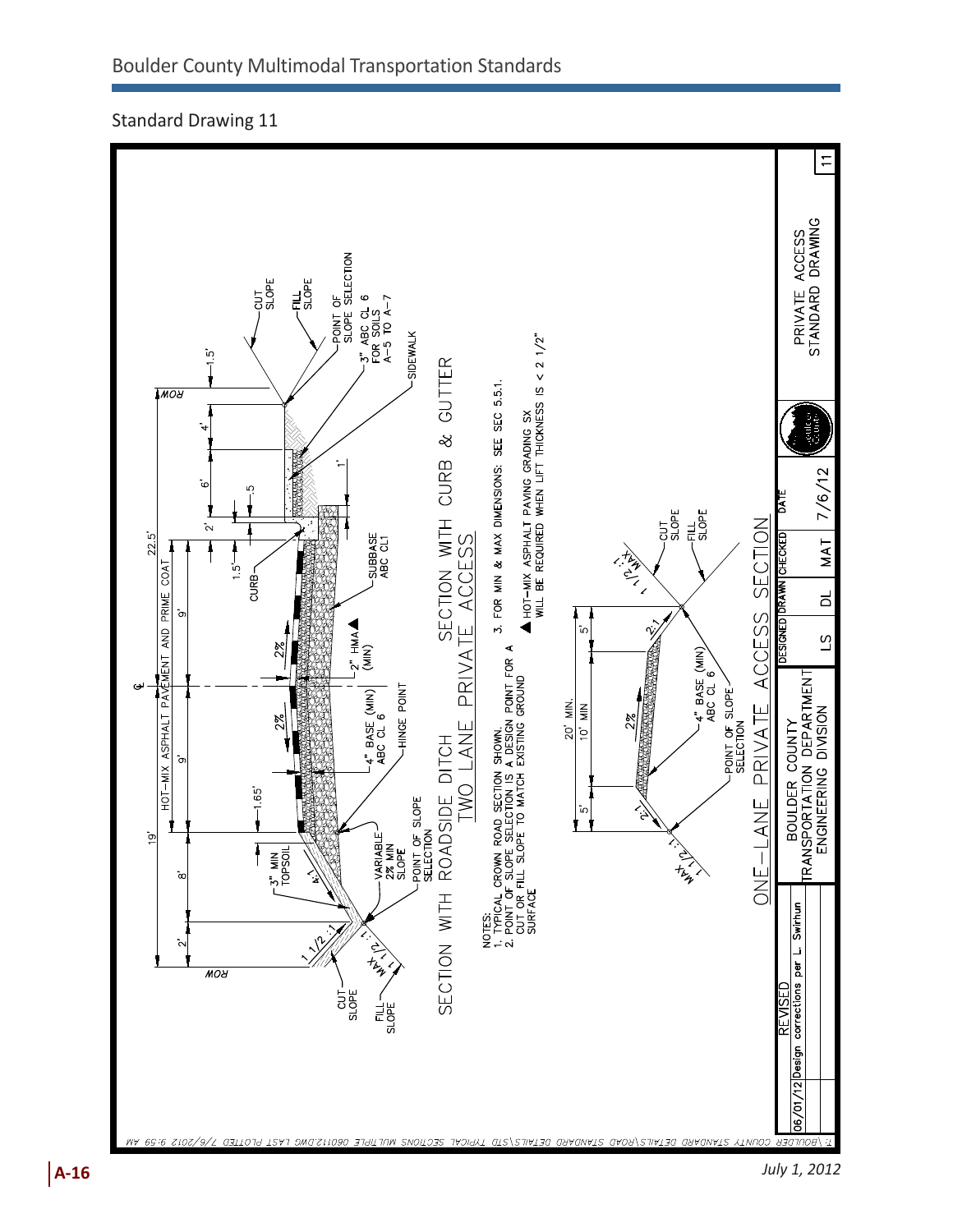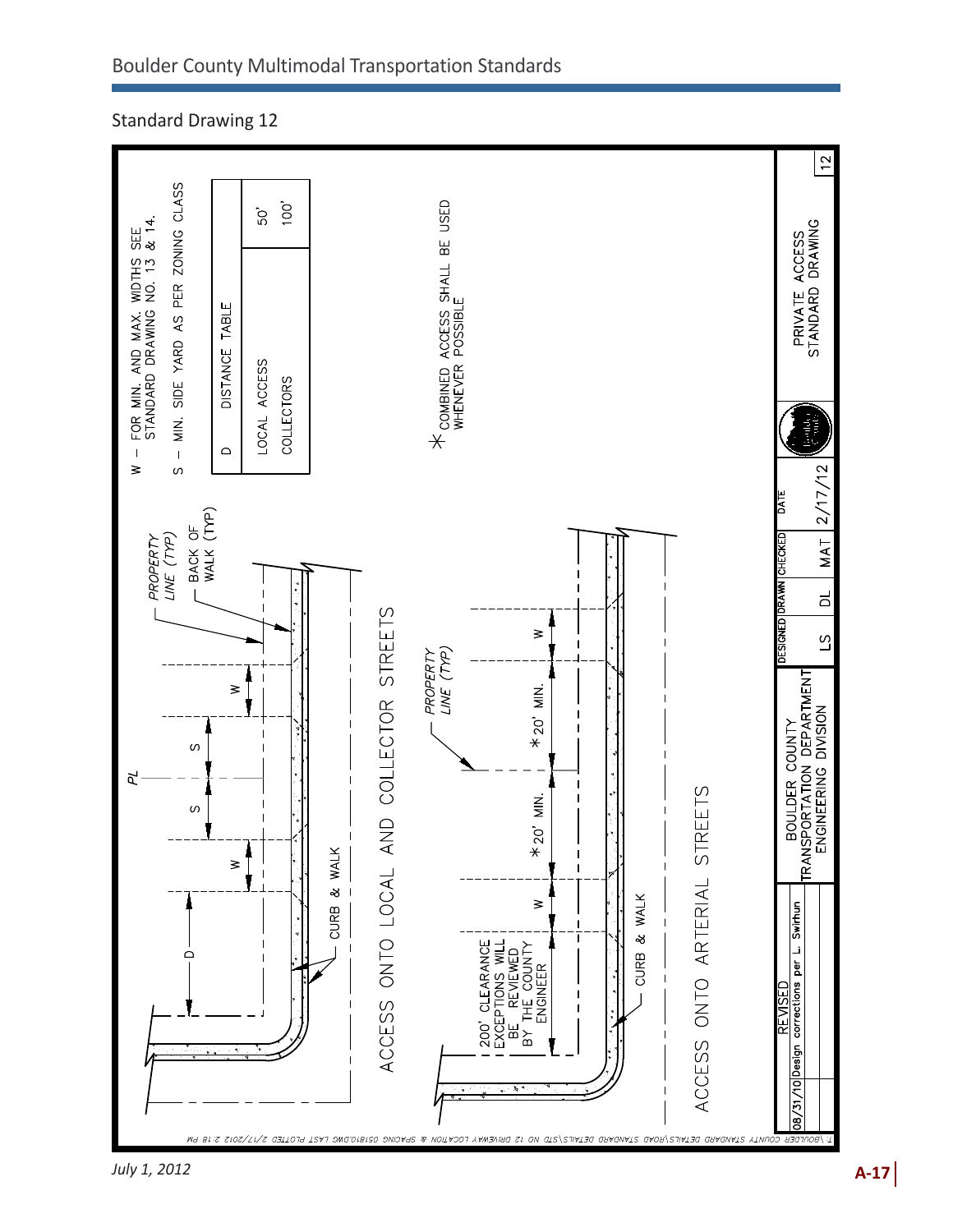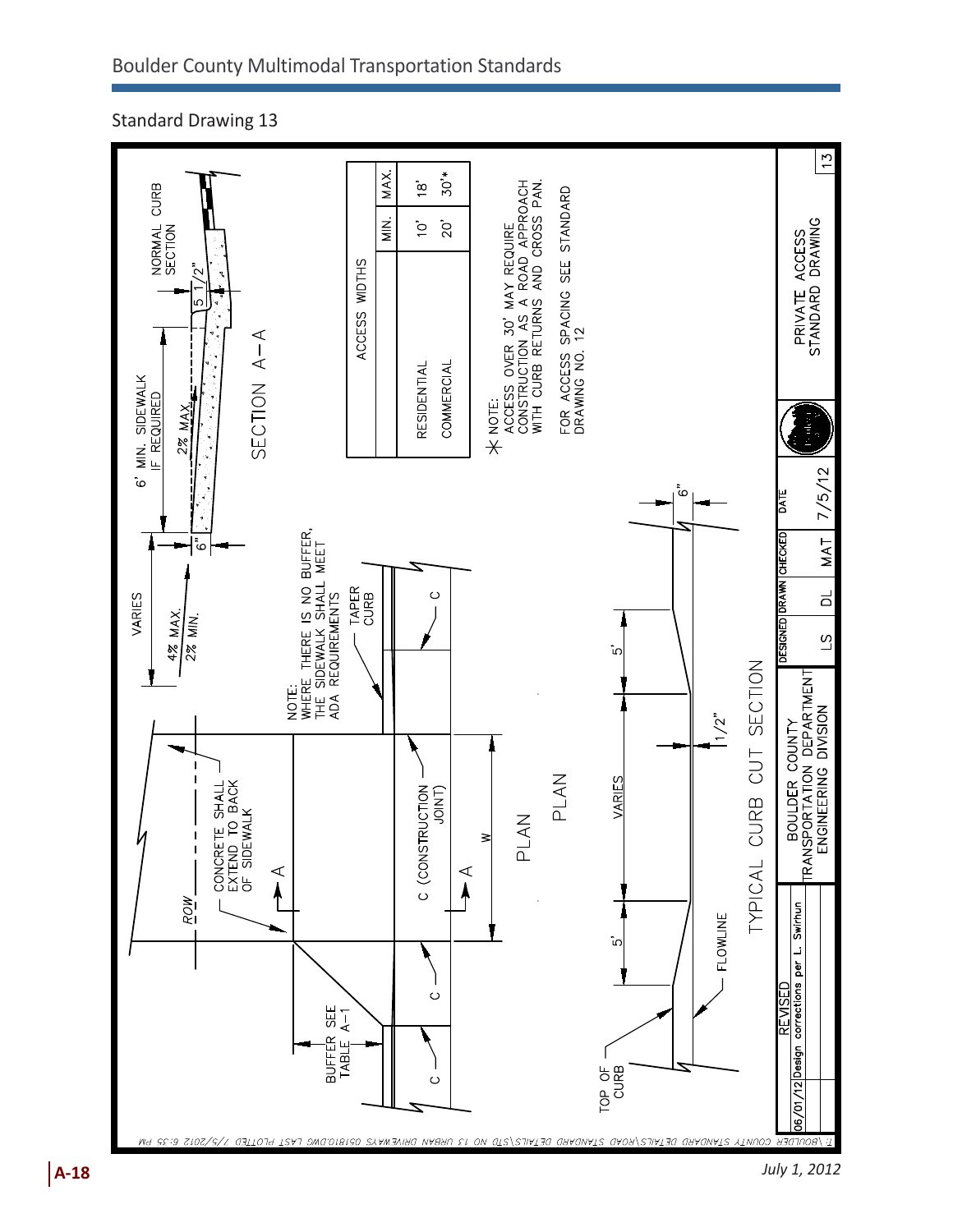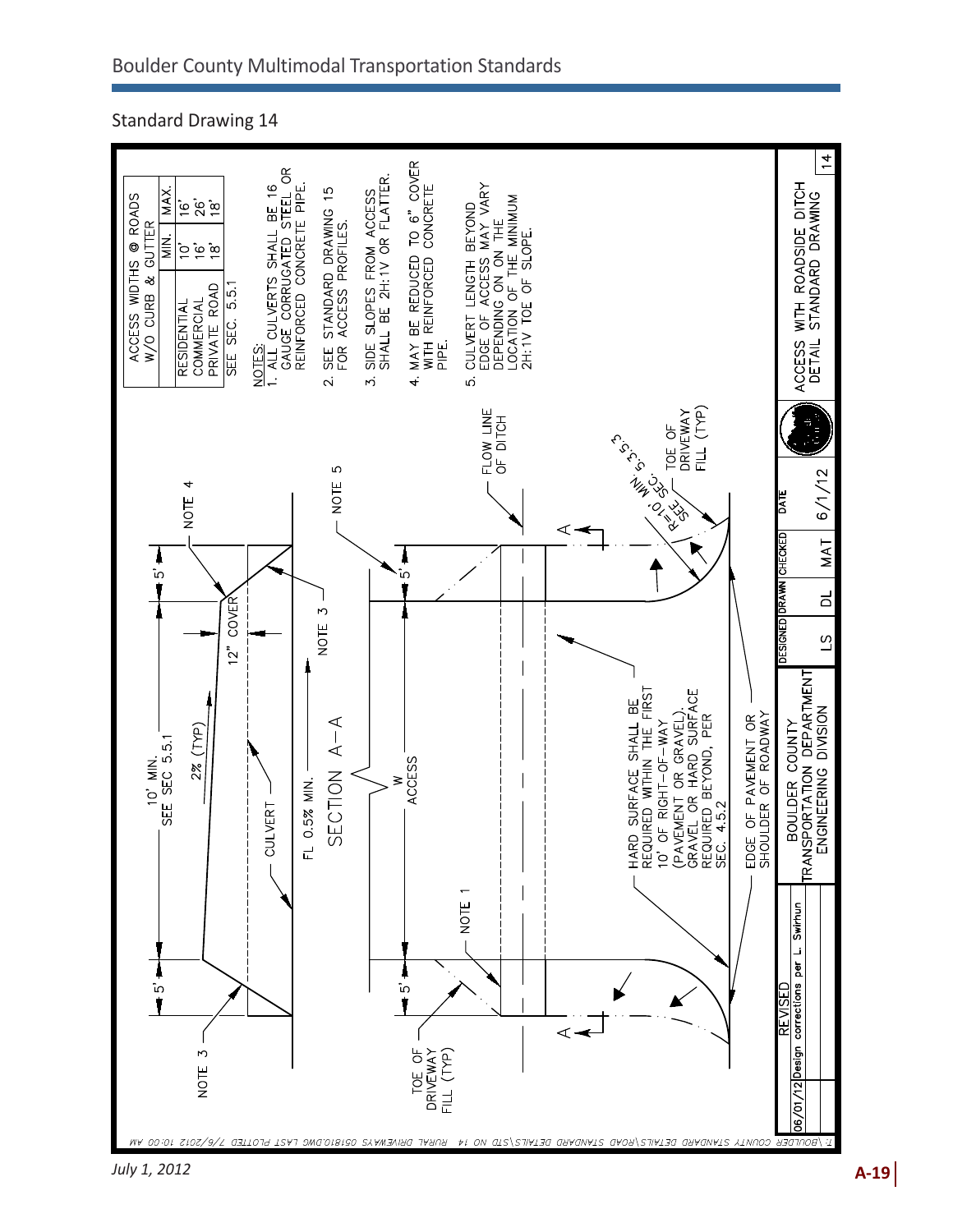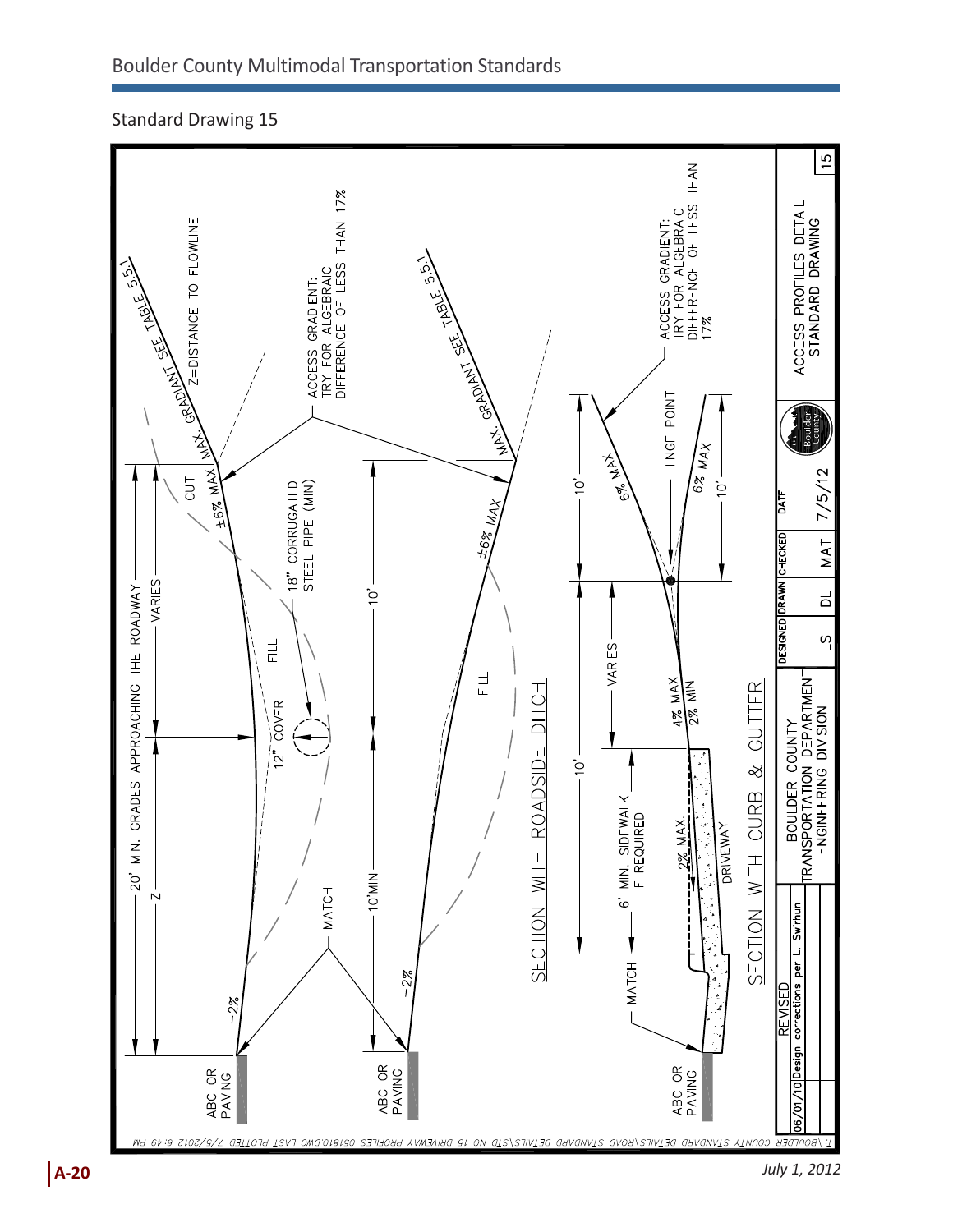

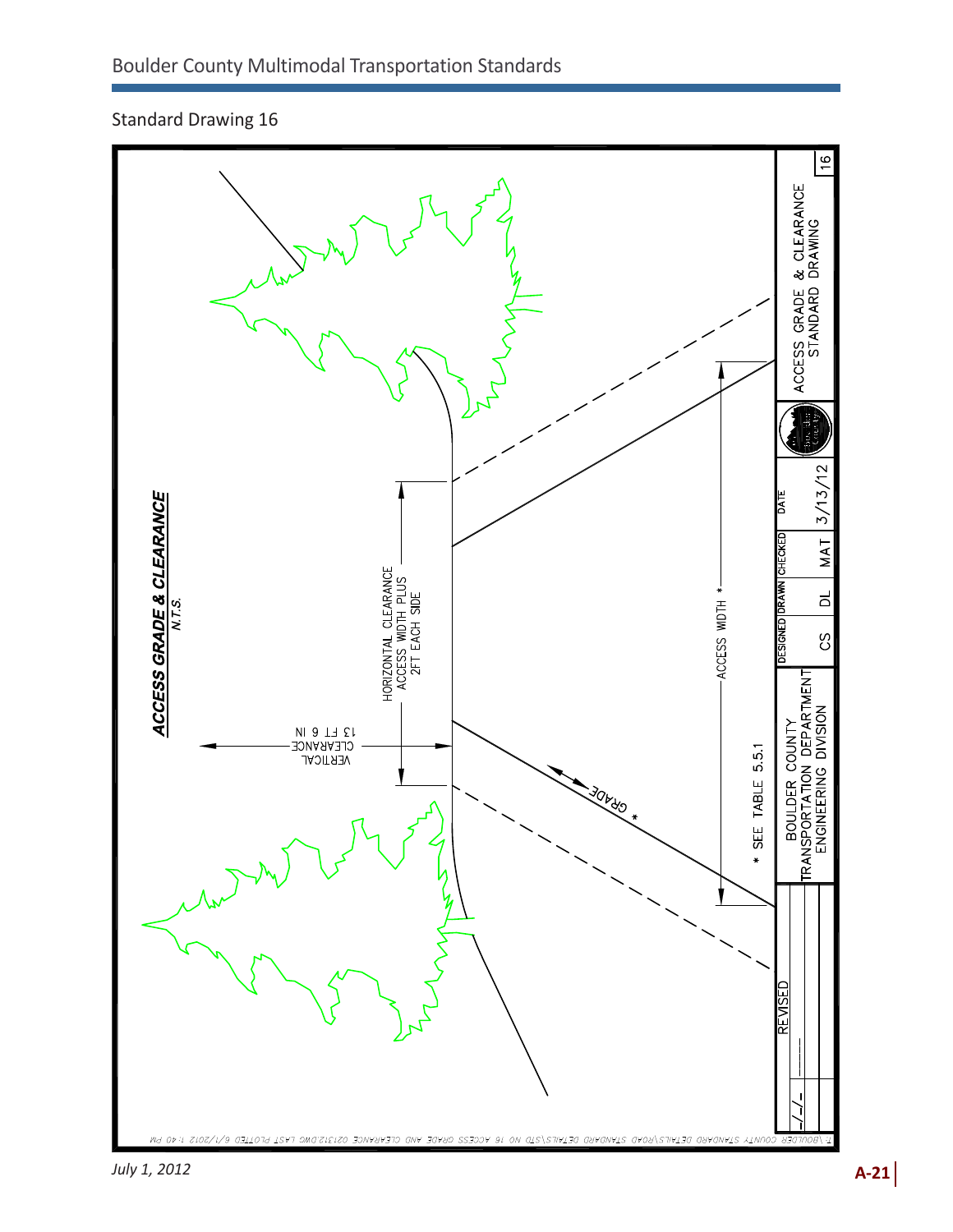

Standard Drawing 17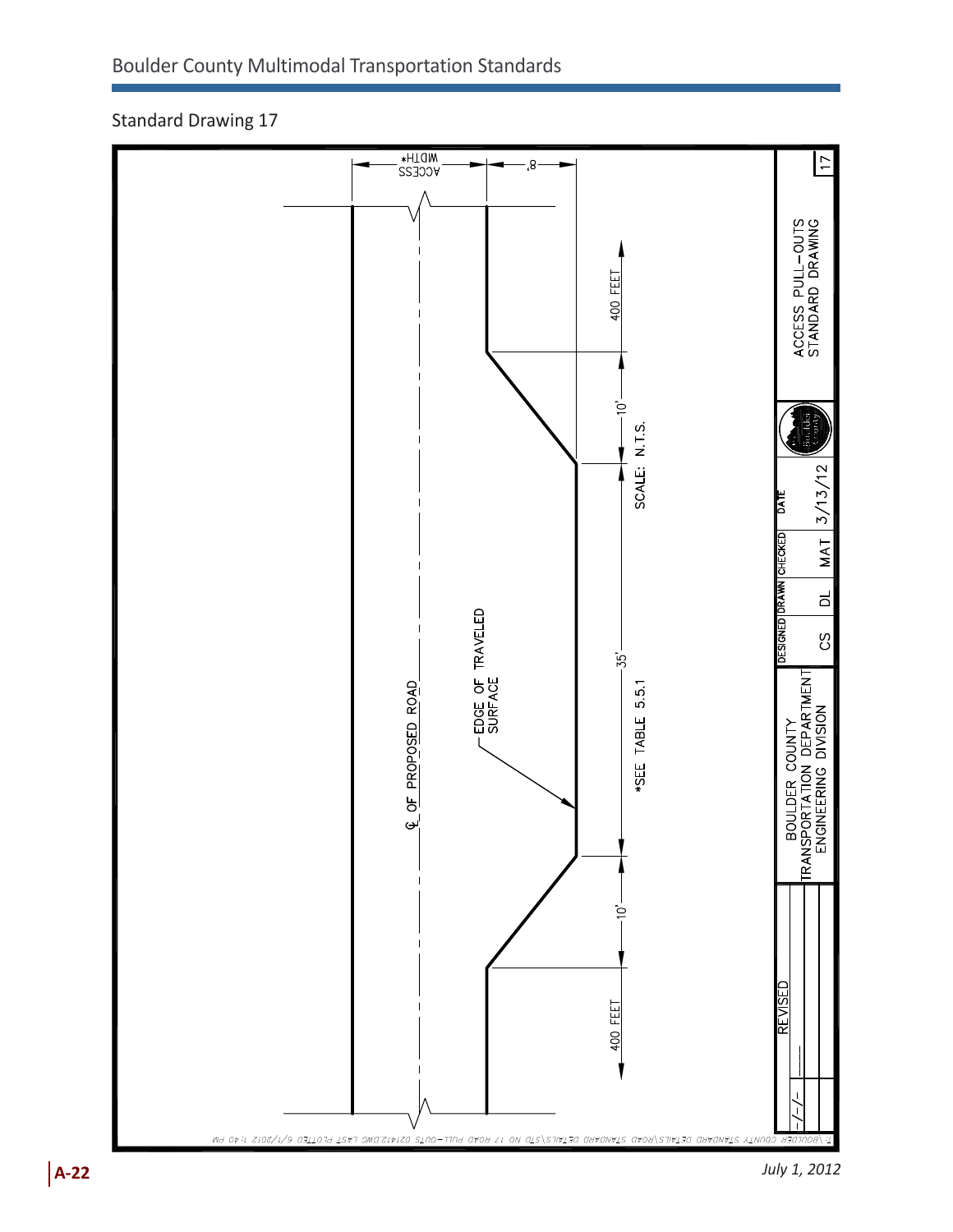